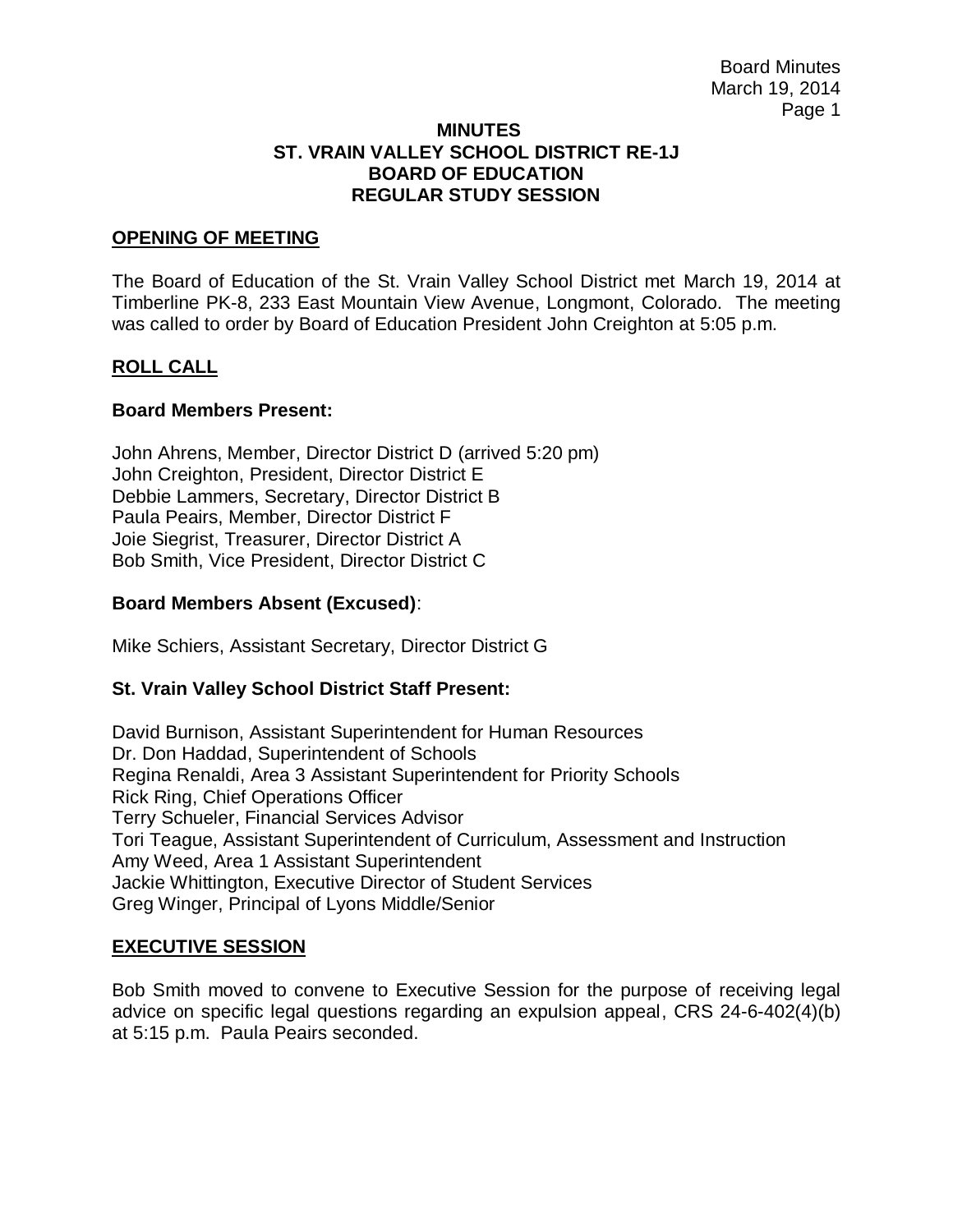The motion carried by unanimous roll call vote: [John Ahrens, absent (arrived at 5:20 pm); John Creighton, yes; Debbie Lammers, yes; Paula Peairs, yes; Mike Schiers, absent; Joie Siegrist, yes; Bob Smith, yes].

The following were present in Executive Session: John Ahrens, John Creighton; Debbie Lammers, Paula Peairs, Joie Siegrist; Bob Smith; Dr. Don Haddad, Superintendent of Schools; Greg Winger, District Expulsion Hearing Officer; Dick Lyons, attorney for District; Jackie Whittington, Executive Director of Student Services; and Amy Weed, Area 1 Assistant Superintendent.

The Board convened to the Regular Study Session at 6:02 p.m. Bob Smith moved to adjourn the Executive Session, and Joie Siegrist seconded.

The motion carried by unanimous roll call vote: [John Ahrens, yes; John Creighton, yes; Debbie Lammers, yes; Paula Peairs, yes; Mike Schiers, absent; Joie Siegrist, yes; Bob Smith, yes].

## **AMENDMENTS TO THE AGENDA**

None

# **AUDIENCE PARTICIPATION**

None

# **DISCUSSION**

- Counselor/Interventionist Staffing-Dr. Don Haddad/David Burnison/Adele Reester, attorney.
- Board members and administration toured Timberline PK-8.

No action was taken for the above discussion topics.

#### **ADJOURNMENT**

The meeting was adjourned by acclamation at 7:15 p.m.

The motion carried by unanimous roll call vote: [John Ahrens, yes; John Creighton, yes; Debbie Lammers, yes; Paula Peairs, yes; Mike Schiers, absent; Joie Siegrist, yes; Bob Smith, yes].

Respectfully submitted,

Debbie Lammers, Secretary of the Board of Education

Barb Steege, Secretary to the Board of Education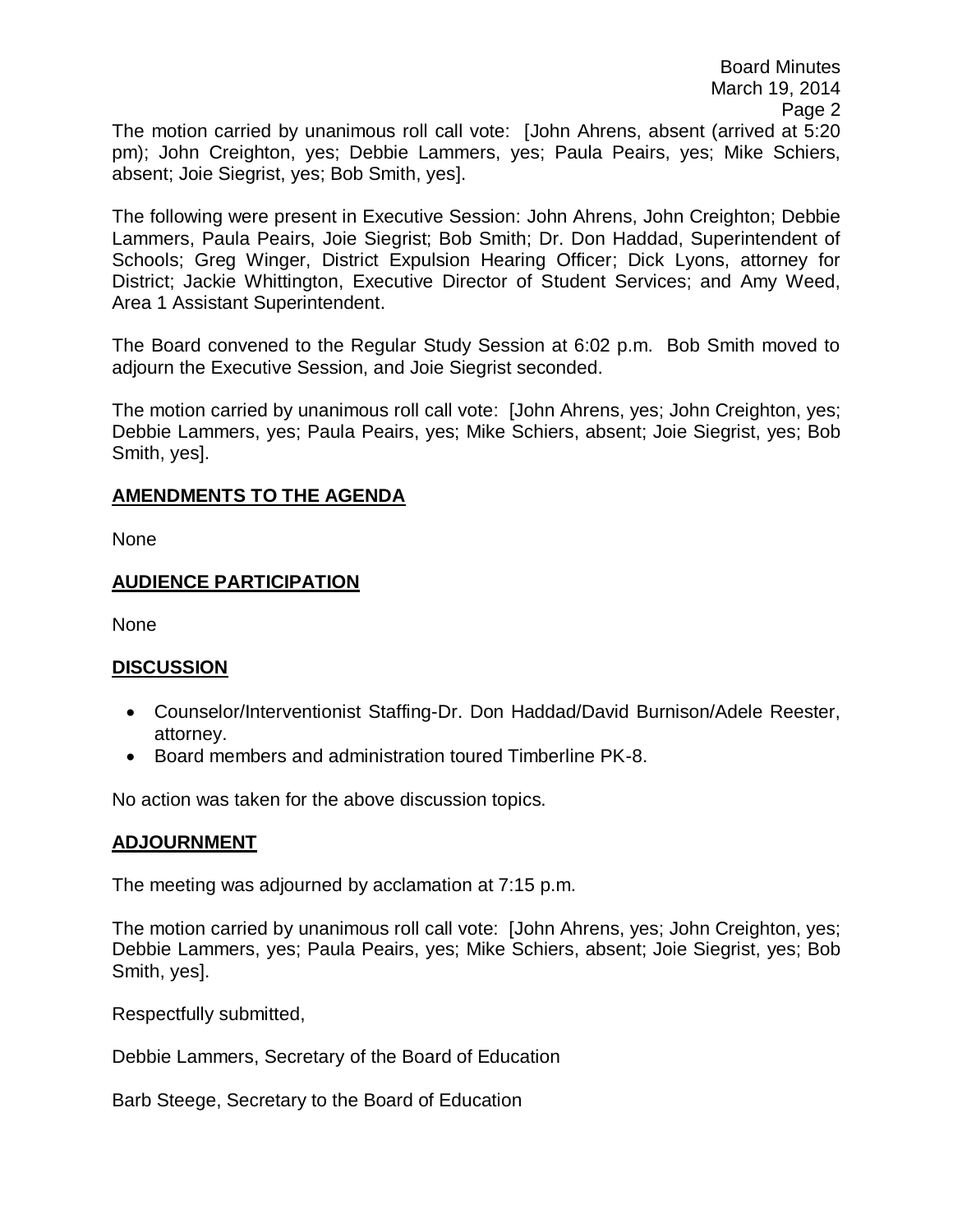Board Minutes March 19, 2014 Page 3

Read and approved or corrected and approved on April 9, 2014.